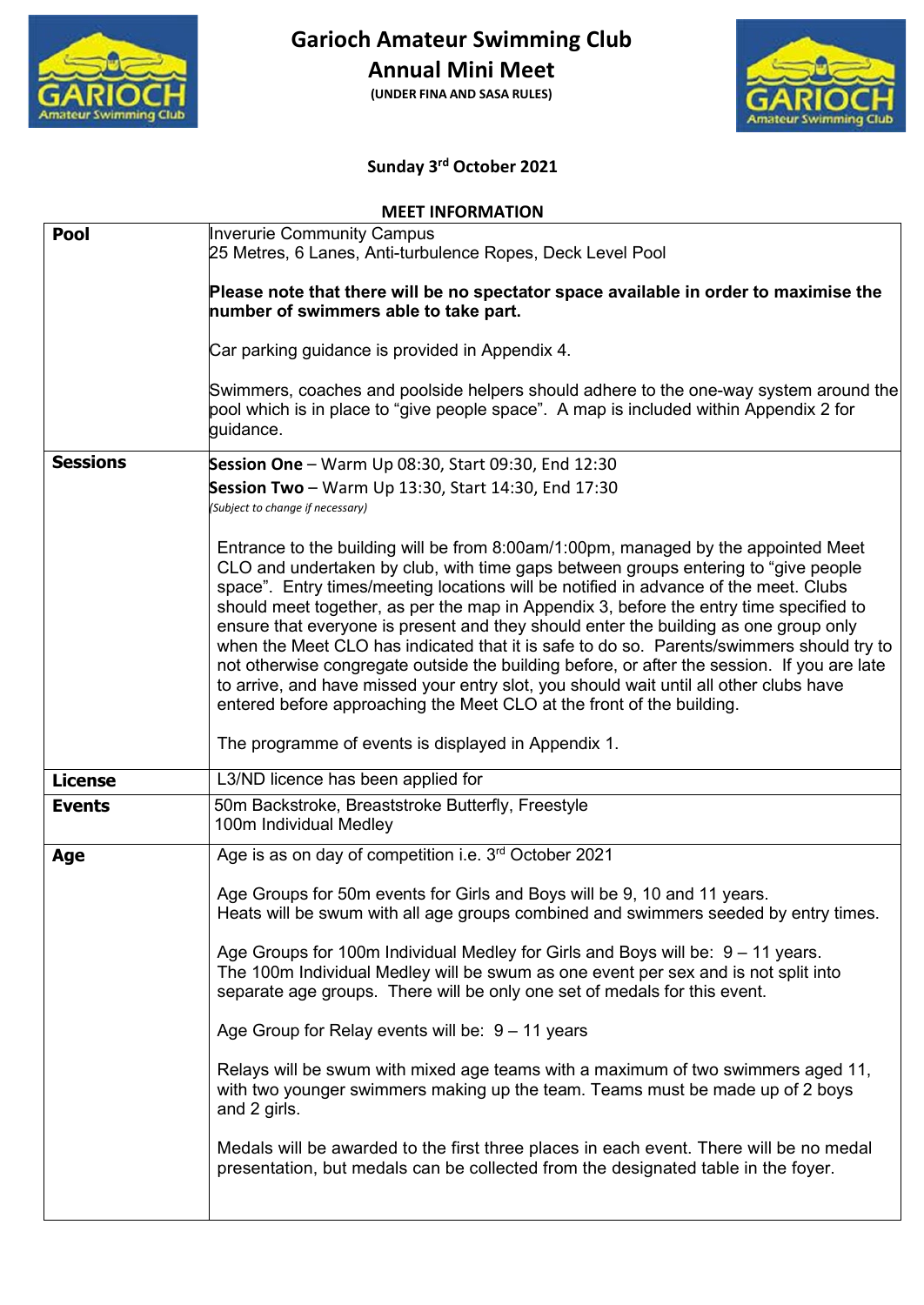

**(UNDER FINA AND SASA RULES)**



| <b>Entries</b>     | Please return entries and summary sheet within Appendix 5 by email:                                                                                                                                                                                                                                                                                                                  |
|--------------------|--------------------------------------------------------------------------------------------------------------------------------------------------------------------------------------------------------------------------------------------------------------------------------------------------------------------------------------------------------------------------------------|
|                    | James Moore - meetsec@gasc.co.uk                                                                                                                                                                                                                                                                                                                                                     |
|                    | Please note the entry file and summary sheet must be received by email by the closing<br>date - 12 noon Monday 20 <sup>th</sup> September 2021. Late entries will not be accepted.                                                                                                                                                                                                   |
|                    | Entries may have to be limited dependent upon numbers received.                                                                                                                                                                                                                                                                                                                      |
|                    | All entries must be on Hy-tek Team Manager entry file.                                                                                                                                                                                                                                                                                                                               |
|                    | Entry files may be obtained for invited clubs only by contacting James Moore at<br>meetsec@gasc.co.uk.                                                                                                                                                                                                                                                                               |
|                    | Where possible the accepted entries for each age group will be equal, but if an age group<br>is under-subscribed, the organising committee reserves the right to include additional<br>entries in other age groups.                                                                                                                                                                  |
|                    | Garioch ASC reserves the right to amend the programme at any time and to swim a<br>slower heat for their swimmers if entry numbers allow.                                                                                                                                                                                                                                            |
|                    | Lists of accepted participating swimmers and a draft programme will be emailed to each<br>club.                                                                                                                                                                                                                                                                                      |
|                    | There are no consideration times as clubs are returning to competition, but times must be<br>submitted on entry for seeding purposes. These should be real times, that may come<br>from a Club's own time trials, but do not need to be accredited. Please note that NT<br>times will not be accepted.                                                                               |
| <b>Entry Fees</b>  | £5 per individual event                                                                                                                                                                                                                                                                                                                                                              |
|                    | £8 per relay event                                                                                                                                                                                                                                                                                                                                                                   |
|                    | Entry Fees should be paid by bank transfer to GASC                                                                                                                                                                                                                                                                                                                                   |
|                    | Account Number: 30246563, Sort Code: 82-65-21                                                                                                                                                                                                                                                                                                                                        |
|                    | Please use Club Name/MiniMeet as a reference e.g. "GASC/MiniMeet"                                                                                                                                                                                                                                                                                                                    |
| <b>Withdrawals</b> | Withdrawals prior to the meet should be emailed to meetsec@gasc.co.uk to arrive no<br>later than 12noon on Thursday 30th September 2021.                                                                                                                                                                                                                                             |
|                    | All details must be included on e-mail withdrawals i.e. Name, Event No, Stroke, SASA No.<br>etc. Telephone withdrawals will not be accepted under any circumstances.                                                                                                                                                                                                                 |
|                    | Withdrawals on the day should be submitted on the withdrawal forms made available and<br>should be presented to the Recorders table at least 1 hour prior to the start of the<br>appropriate session.                                                                                                                                                                                |
|                    | Please note that for anyone withdrawing on medical grounds, refunds will only be granted<br>on production of a letter from a suitably qualified professional confirming withdrawal is<br>recommended. The letter must be received within 7 days following the meet and should<br>be dated no earlier than the closing date or later than 3 days from the date of the<br>competition. |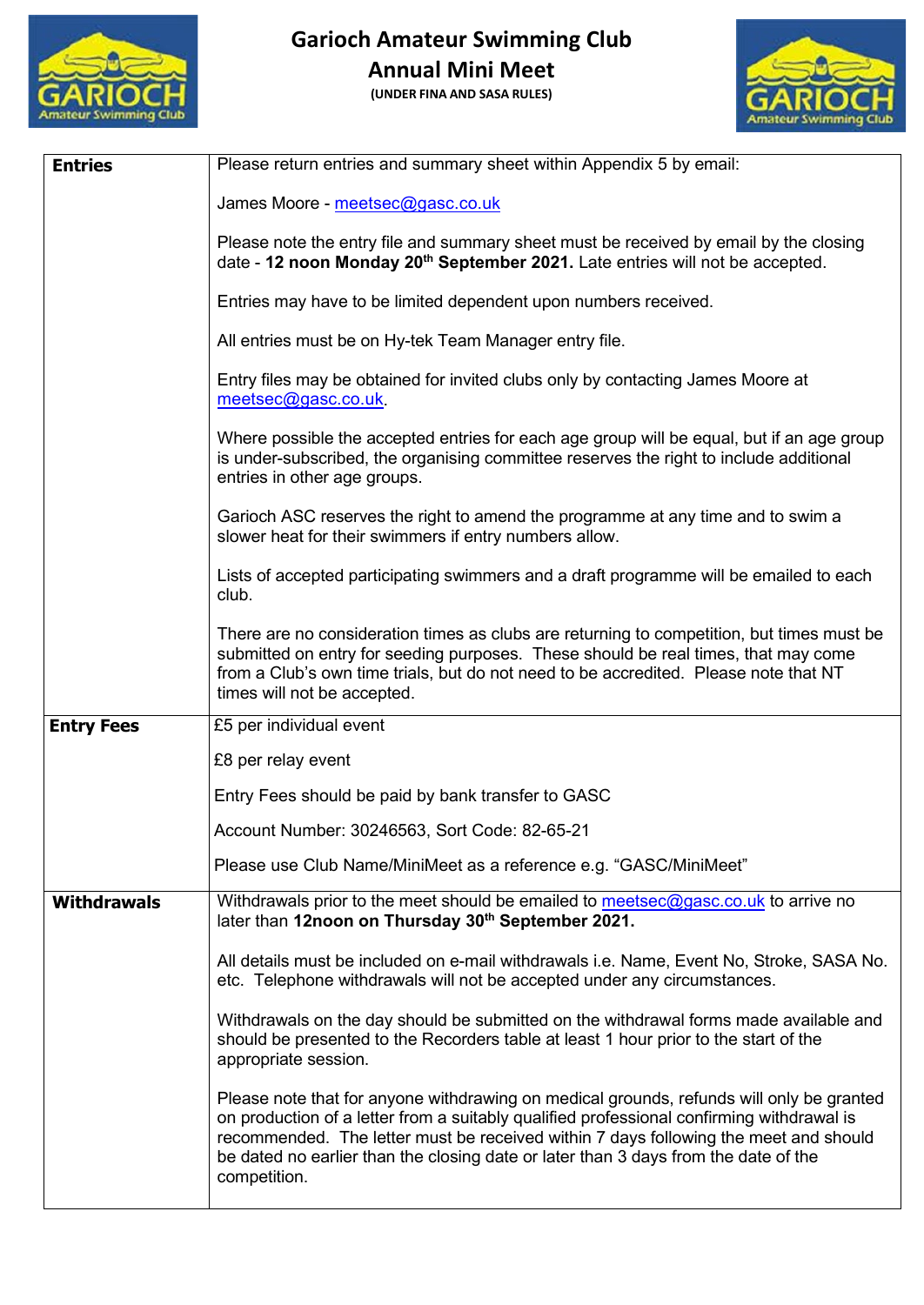



|                                     | <b>Technical Officials</b> We would be very grateful for a list of Officials willing to help on the day. A<br>completed technical officials sheet should be sent to our STO Co-Ordinator by<br>email to arrive before 12 noon Wednesday 22 <sup>nd</sup> September 2021 as per<br>Appendix 6.                                                                                                                                                                                                                                                                                                                                      |
|-------------------------------------|------------------------------------------------------------------------------------------------------------------------------------------------------------------------------------------------------------------------------------------------------------------------------------------------------------------------------------------------------------------------------------------------------------------------------------------------------------------------------------------------------------------------------------------------------------------------------------------------------------------------------------|
|                                     | Debbie Mitchell - officials@gasc.co.uk                                                                                                                                                                                                                                                                                                                                                                                                                                                                                                                                                                                             |
|                                     | Judges and Timekeepers in training, who are requiring specific signatures, should<br>make this clear in their request. Requests will be accommodated only if the<br>Referee considers it practical. Please note that owing to Covid-19 restrictions<br>mentoring opportunities will be limited at this event. STOs should be aware of the<br>requirement to "give people space" and wear face coverings at all times (unless<br>medical or disability exceptions apply).                                                                                                                                                           |
|                                     | Please note that there will be no spectator space available in order to<br>maximise the number of swimmers able to take part.                                                                                                                                                                                                                                                                                                                                                                                                                                                                                                      |
|                                     | Due to Covid restrictions, we will NOT be providing lunch for technical officials this<br>year.                                                                                                                                                                                                                                                                                                                                                                                                                                                                                                                                    |
|                                     | Stopwatches, clipboards and pens must be provided by each Technical Official for their<br>own use. Please bring your own water bottle(s) as no refreshments will be provided<br>due to Covid regulations.                                                                                                                                                                                                                                                                                                                                                                                                                          |
| <b>Starts</b>                       | Blocks will be used for all starts. Poolside starts may be used for less experienced<br>swimmers.                                                                                                                                                                                                                                                                                                                                                                                                                                                                                                                                  |
| <b>Marshalling</b>                  | There will be marshalling located on poolside by the training pool, subject to change. All<br>swimmers must attend marshalling before their events and are advised to attend in<br>good time. The start of the race will not be delayed for absent competitors.                                                                                                                                                                                                                                                                                                                                                                    |
| Photography<br><b>Mobile Phones</b> | Please note that anyone wishing to use photographic equipment, including video<br>cameras, must register with the Meet Convener on the appropriate form. Garioch<br>ASC may take photographs for use with club publicity. The Garioch WPO will<br>approve all such photographs. Please contact the Meet Convener should you not<br>wish for your swimmer's photograph to be taken. Mobile phones must not be used<br>in the changing rooms.                                                                                                                                                                                        |
| <b>Meet Regulations</b>             | No guarantee can be given by GASC that the event will take place at a particular time or<br>any particular date and GASC reserves the right to reschedule or cancel the event without<br>notice and liability for doing so. It is expected that this would only happen as a result of<br>unforeseen circumstances e.g. COVID-19 outbreak, venue/facility failure or adverse<br>weather. Garioch ASC will have no legal liability to make any refund or to pay any form of<br>consequential or indirect damage such as loss of enjoyment, travel and accommodation<br>costs should the meet be required to be cancelled or changed. |
|                                     | This event is run in accordance with Scottish Swimming Competition Management<br>Guidance, codes of conduct and COVID regulations prevailing at the time of the event;<br>requirements for the meet may need to be changed in accordance with any change in<br>regulations/legislation. A risk assessment has been carried out and takes into<br>consideration the information contained within this document.                                                                                                                                                                                                                     |
| <b>Meet Convener</b>                | Kerry Reid - gascmeetconvener@gmail.com                                                                                                                                                                                                                                                                                                                                                                                                                                                                                                                                                                                            |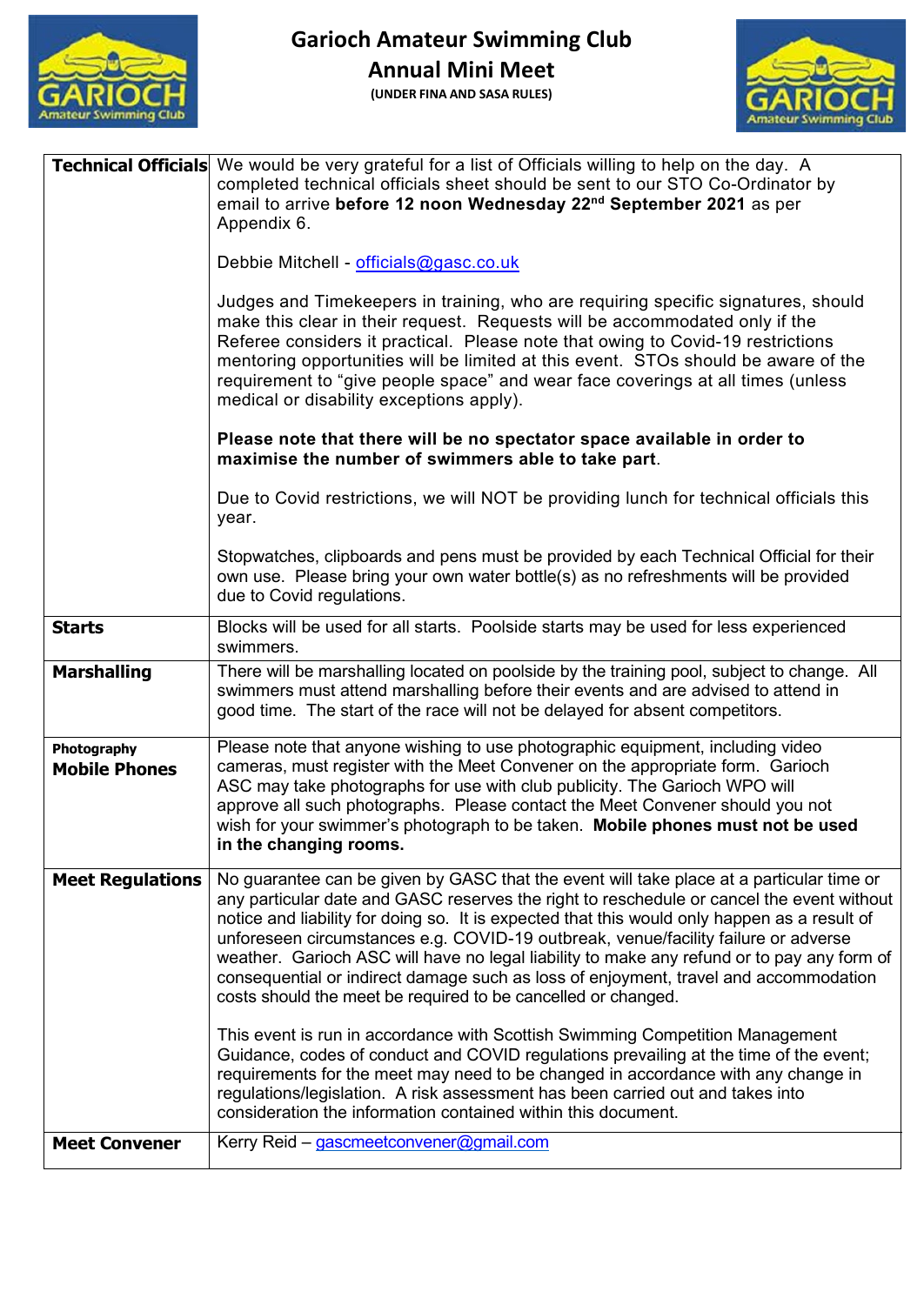

**(UNDER FINA AND SASA RULES)**



| <b>Notes</b> | Venue Access and Management                                                                                                                                                                                                                                                                                                                                           |
|--------------|-----------------------------------------------------------------------------------------------------------------------------------------------------------------------------------------------------------------------------------------------------------------------------------------------------------------------------------------------------------------------|
|              | All swimmers, poolside helpers and coaches taking part should have a current SASA<br>membership. Registration numbers must be shown on entry files. A License has<br>been applied for, for this meet and accreditation will be applied for to the SASA.                                                                                                               |
|              | Poolside access will be limited to one Coach per 10 swimmers, with a maximum of 3<br>Coaches at any one time.                                                                                                                                                                                                                                                         |
|              | Hand sanitizer must be used upon arrival and departure from the venue.                                                                                                                                                                                                                                                                                                |
|              | There are no requirements for under 12s to wear face coverings, but all attendees<br>12 years of age and over, including Coaches, poolside helpers, STOs etc. must wear<br>$\vert$ a face covering at all times (unless medical or disability exceptions apply).                                                                                                      |
|              | Outdoor shoes will need to be removed before entering the changing rooms and there are<br>shoe racks at the entrance to the changing village to allow this. Belongings should be<br>placed in the lockers provided within the changing village. No bags are allowed on<br>poolside due to minimal space. Each competitor should bring (as a minimum):                 |
|              | • Sufficient water in a <b>plastic</b> water bottle(s) – there will be no access to refill water<br>bottles during the meet;<br>Shorts & t-shirt to wear over the swimsuit/swim shorts at all times when not<br>swimming;                                                                                                                                             |
|              | Poolside shoes (e.g. crocs/clean trainers/flip flops) – these should be changed into<br>prior to entering the changing village;<br>Hand sanitiser.<br>$\bullet$                                                                                                                                                                                                       |
|              | The meet organisers and the facility management cannot be held responsible for items lost<br>or damaged during the course of the event.                                                                                                                                                                                                                               |
|              | Seating areas will be allocated to each team. Teams are responsible for ensuring that<br>their swimmers recognize the importance of "giving people space", especially when<br>moving through the seating and marshalling areas. Teams are responsible for clearing<br>their seating area of belongings, litter etc. before leaving at the end of the competition day. |
|              | All participants will be required to exit the building following completion of Session 1, and<br>re-enter again at the start of Session 2.                                                                                                                                                                                                                            |
|              | <b>COVID-19 Management</b>                                                                                                                                                                                                                                                                                                                                            |
|              | As per the COVID procedures and guidelines in place for the event, we require contact<br>details for everyone that is part of the event (to be completed in person at the meet):                                                                                                                                                                                      |
|              | Name<br>$\bullet$<br>Contact number<br>$\bullet$ Club<br>Role at the event<br>Sessions participating                                                                                                                                                                                                                                                                  |
|              | This does not apply to swimmers as club contacts will be given. The information will be<br>given to facility management who will store it securely for 21 days and will delete it at that<br>point. The information will only be passed on to the Test & Protect team if required.                                                                                    |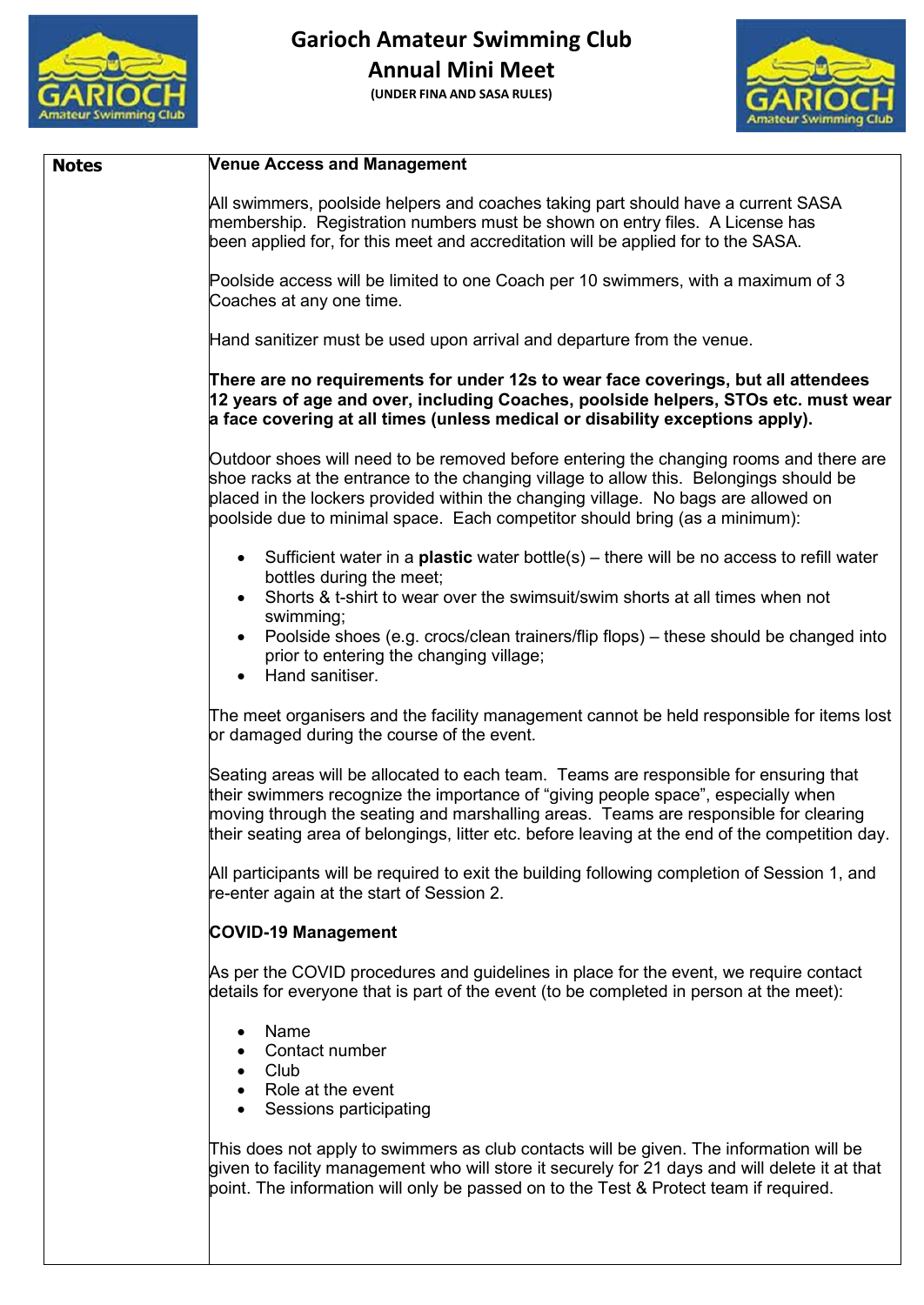

**(UNDER FINA AND SASA RULES)**



**Everyone attending the meet is recommended to take a self-administered lateral flow test 24 - 48 hours prior to arrival at the venue. The results do not require to be submitted or recorded by the Club or event organising team. There is no requirement to complete Health Screening, self-declaration or opt-in forms.**

Meet CLO - James Moore **covidlead@gasc.co.uk**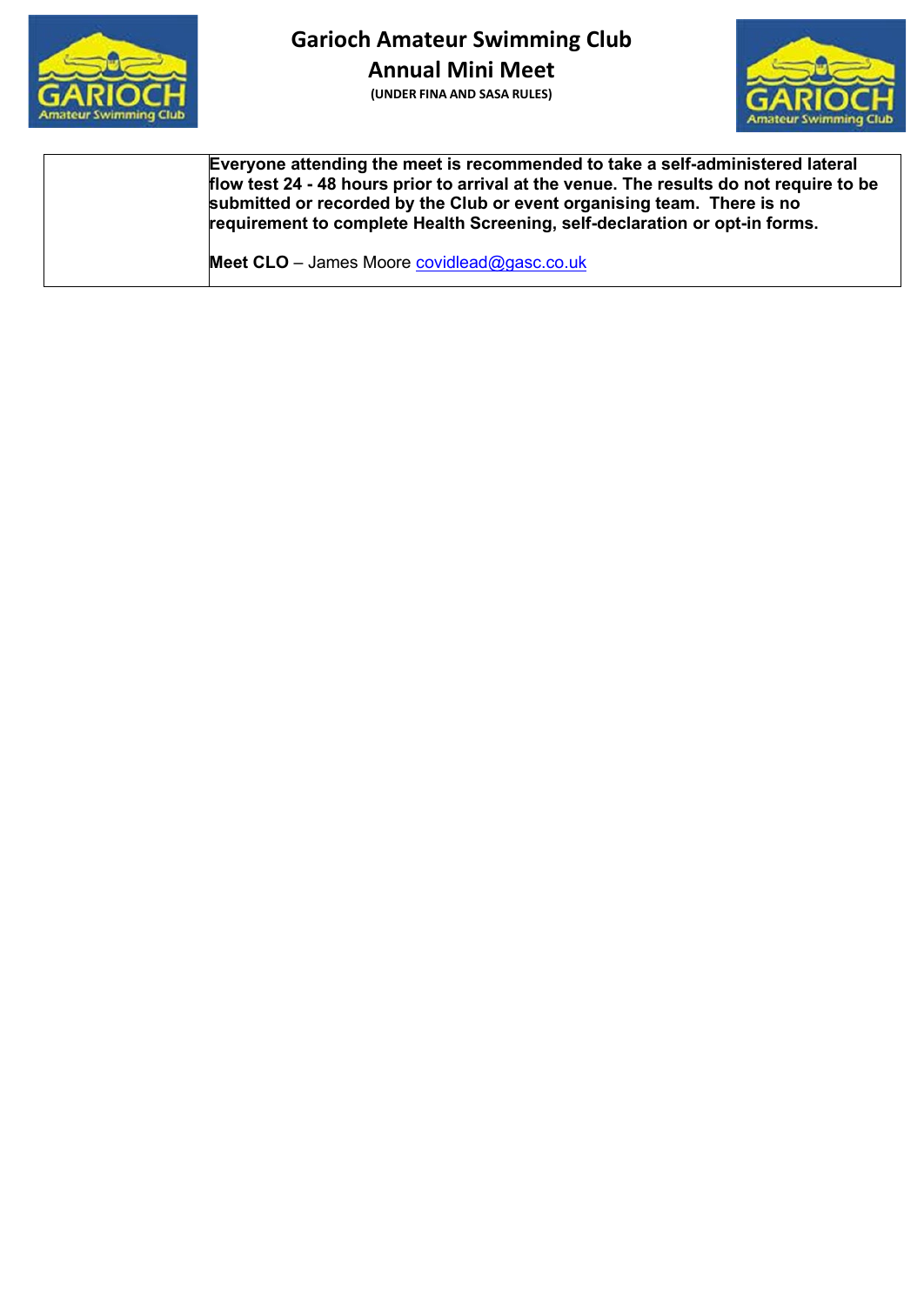

**(UNDER FINA AND SASA RULES)**



**APPENDIX 1**

## **MEET INFORMATION**

## **PROGRAMME OF EVENTS**

# **Session One Entry Time from 08:00, Warm Up Commences 08:30, Start 09:30, End 12:30**

| Event 101 | 9 – 11 years   |
|-----------|----------------|
| Event 102 | $9 - 11$ years |
| Event 103 | $9 - 11$ years |
| Event 104 | $9 - 11$ years |
| Event 105 | $9 - 11$ years |
| Event 106 | $9 - 11$ years |

Boys 50m Backstroke Girls 50m Breaststroke Boys 50m Butterfly Event 104 Som Freestyle Event 100m Individual Medley s Mixed 4 x 50m Freestyle Relay

# **Session Two Entry Time from 13:00, Warm Up Commences 13:30, Start 14:30, End 17:30**

| Event 201 | $9 - 11$ years | Girls       | 50m Backstroke         |
|-----------|----------------|-------------|------------------------|
| Event 202 | $9 - 11$ years | <b>Boys</b> | 50m Breaststroke       |
| Event 203 | $9 - 11$ years | Girls       | 50m Butterfly          |
| Event 204 | $9 - 11$ years | <b>BOVS</b> | 50m Freestyle          |
| Event 205 | $9 - 11$ years | Girls       | 100m Individual Medley |
| Event 206 | $9 - 11$ years | Mixed       | 4 x 50m Medley Relay   |
|           |                |             |                        |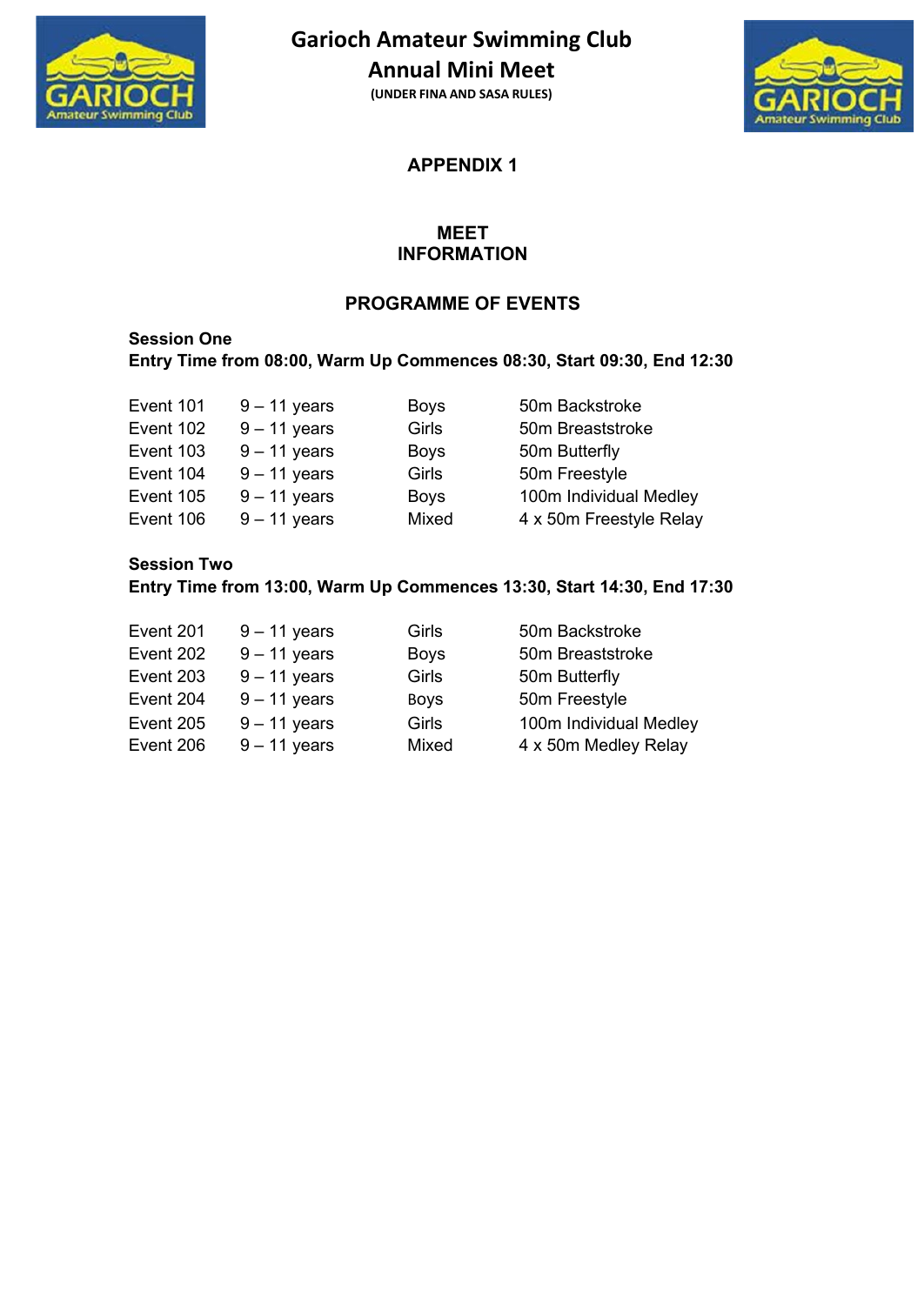

**Annual Mini Meet**

**(UNDER FINA AND SASA RULES)**



#### **APPENDIX 2 Venue Layout and One-Way System**

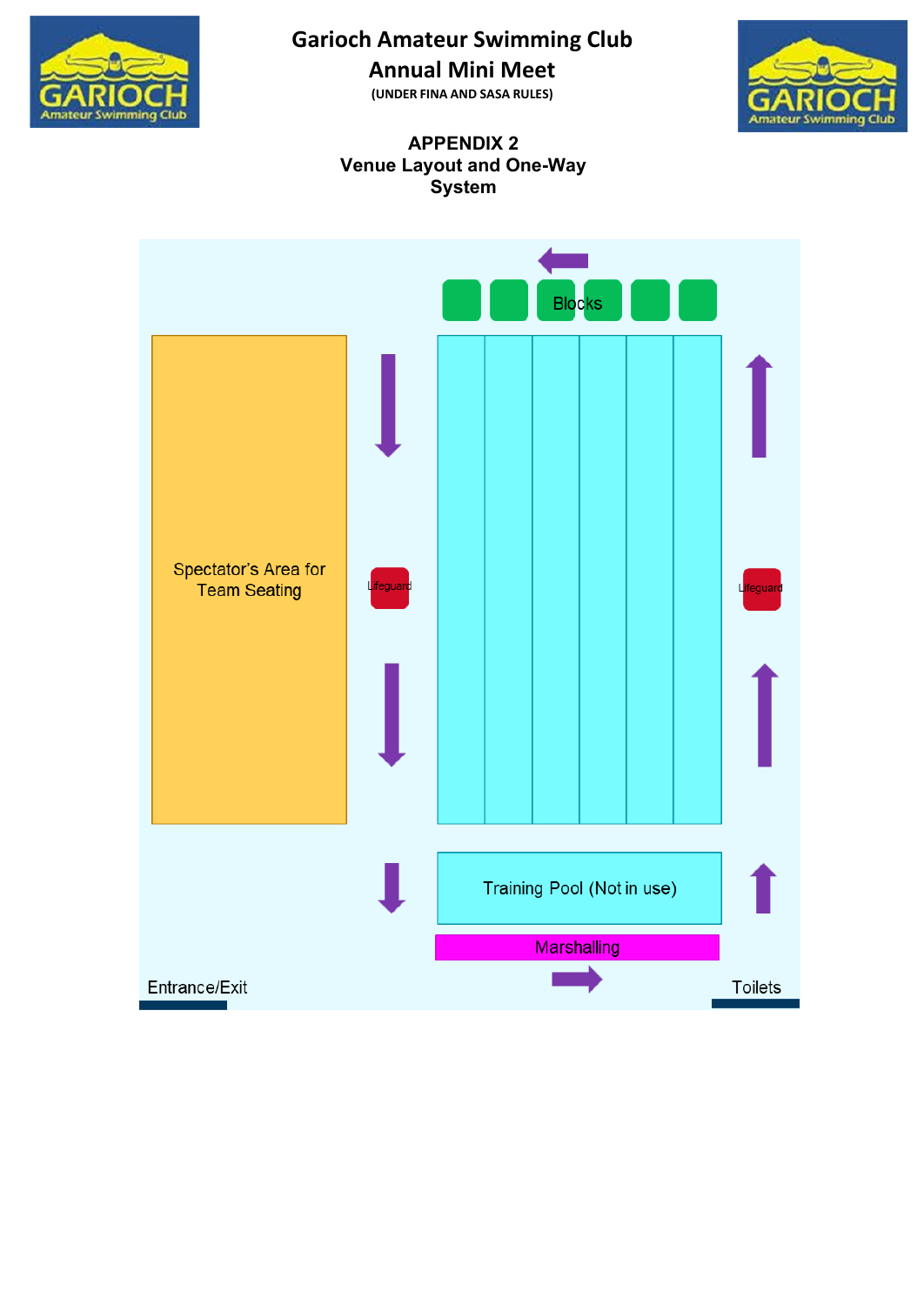

**Annual Mini Meet**

**(UNDER FINA AND SASA RULES)**

# **APPENDIX 3 Club Meeting Locations**





**Swimming Pool** Entrance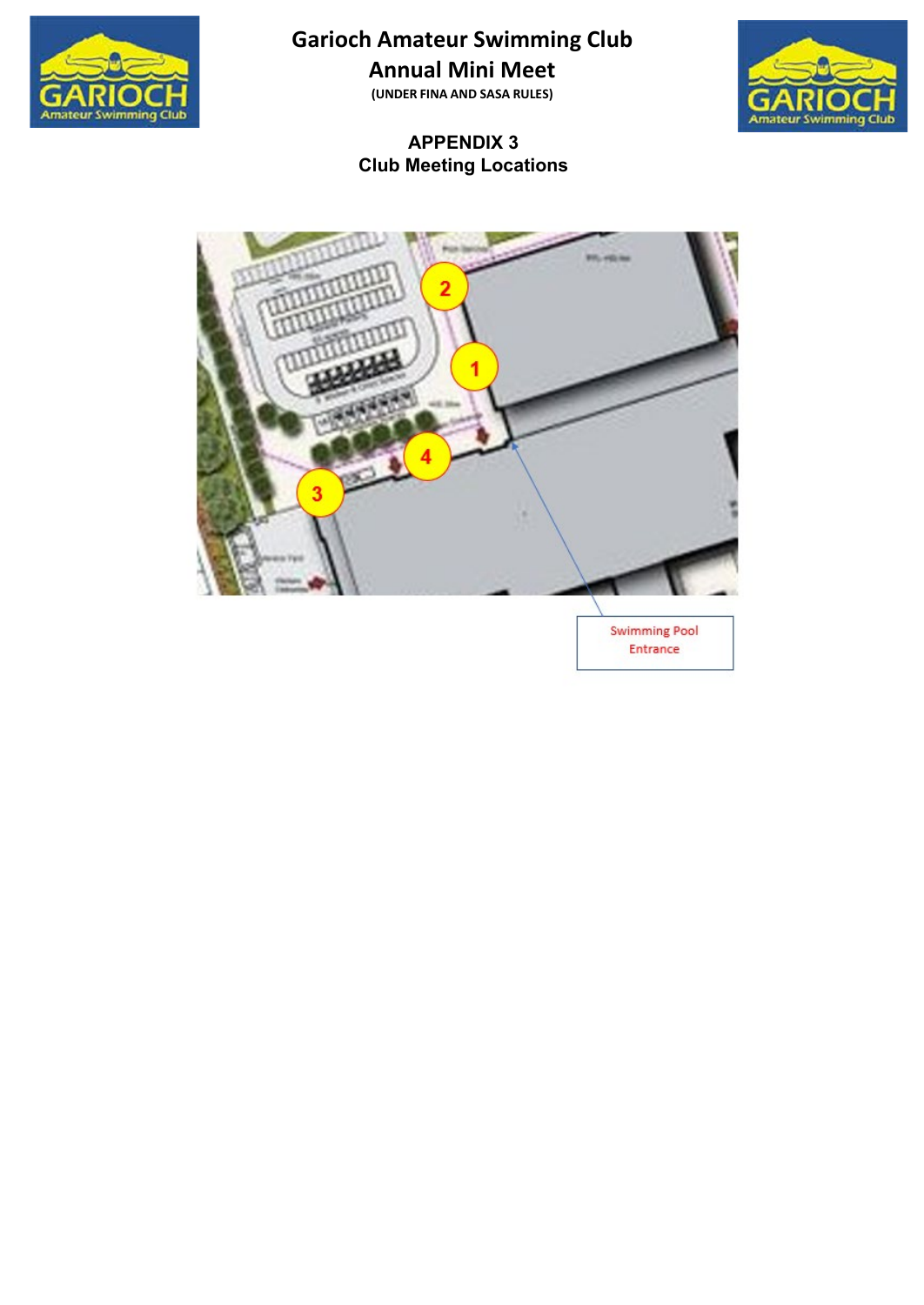

**(UNDER FINA AND SASA RULES)**



# **APPENDIX 4 Car Parking**

Please note that there are access restrictions into the new swimming pool at the new Inverurie Community Campus during demolition of the old Inverurie Academy and Swimming Pool. This means that part of the road operates as one-way traffic only, with traffic from Inverurie giving way to traffic exiting the new car park.

Please be aware that the new car park is likely to be extremely busy and there will not be space to park for everyone in the new car park.

The map below shows additional overflow car parking (which also operates under a one-way system) – this is only a 2/3 minute walk from the pool. Please use the pedestrian crossing when exiting the car park, follow the footpath past the Scout Hut and use the pedestrian access gate at the side of the school – please do not walk on the road as it will be very busy with traffic entering and exiting the car park.

Please do not park in the Inverurie Family Resource Centre opposite the old pool as the barriers are in action and you will get your car stuck.

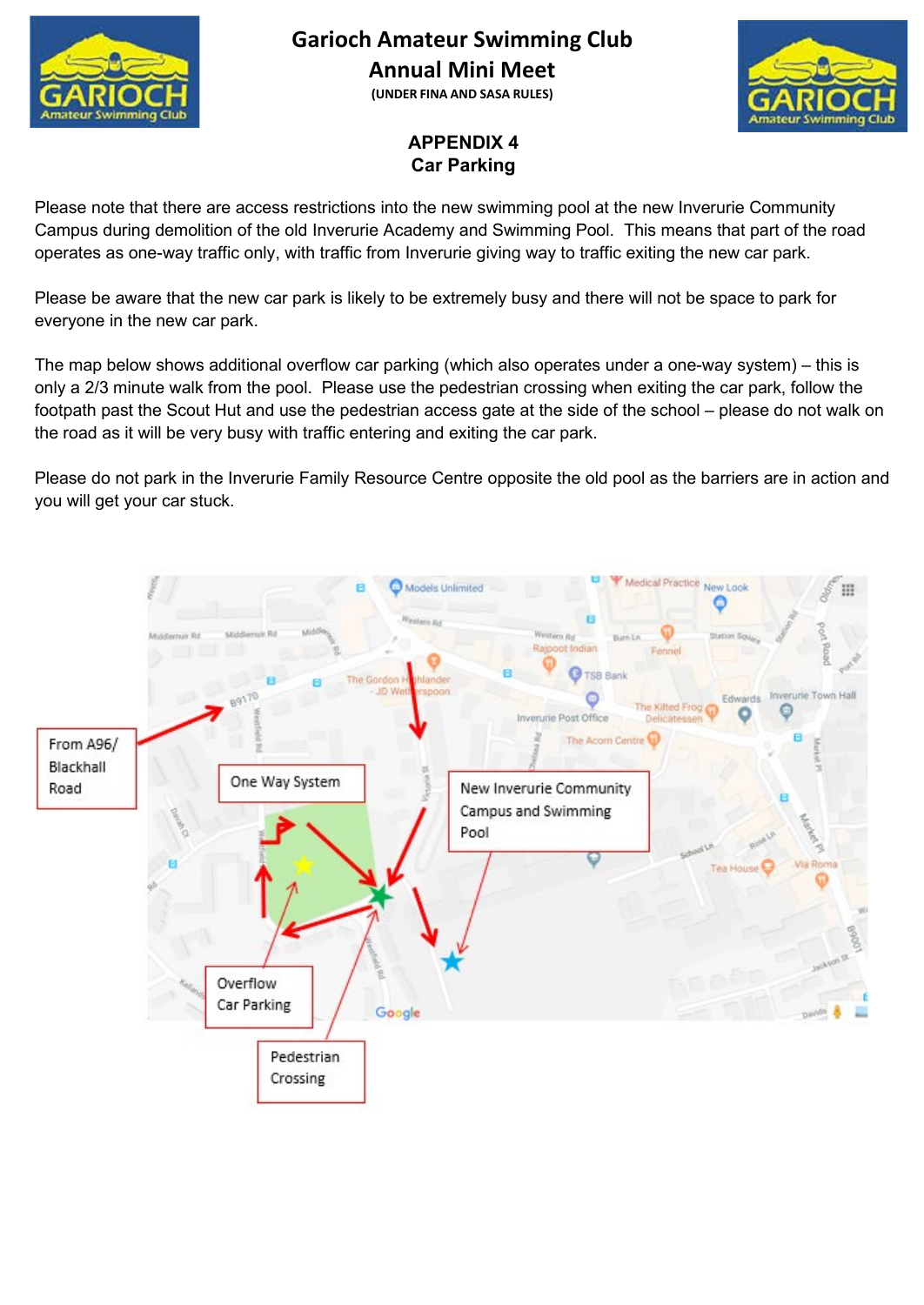

**Annual Mini Meet**

**(UNDER FINA AND SASA RULES)**



#### **APPENDIX 5 Summary Sheet**

| Club                |  |
|---------------------|--|
| <b>Contact Name</b> |  |
| Address             |  |
| Post Code           |  |
| Tel. No             |  |
| E-mail              |  |

(Must be reliable for distribution of returns and all future information)

|                                    | Number of Entries | <b>Total Cost</b> |
|------------------------------------|-------------------|-------------------|
| Boys Entries @ £5                  |                   |                   |
| Girls Entries @ £5                 |                   |                   |
| 4 x 50m Mixed Medley Relay @ £8    |                   |                   |
| 4 x 50m Mixed Freestyle Relay @ £8 |                   |                   |
| TOTAL                              |                   |                   |

#### **In Case of Refunds –** please supply the following information:

**DECLARATION:** I confirm that all swimmers entered have paid their current SASA membership fee.

Signed: …………………………………

Position in Club: ………………………………… Date: ……………………………

Form to be returned with entries file to: Meet Entry Secretary at [meetentries@gasc.co.uk](mailto:meetentries@gasc.co.uk) **CLOSING DATE FOR ENTRIES, SUMMARY SHEET AND FEES 12 noon Monday 20th September 2021**